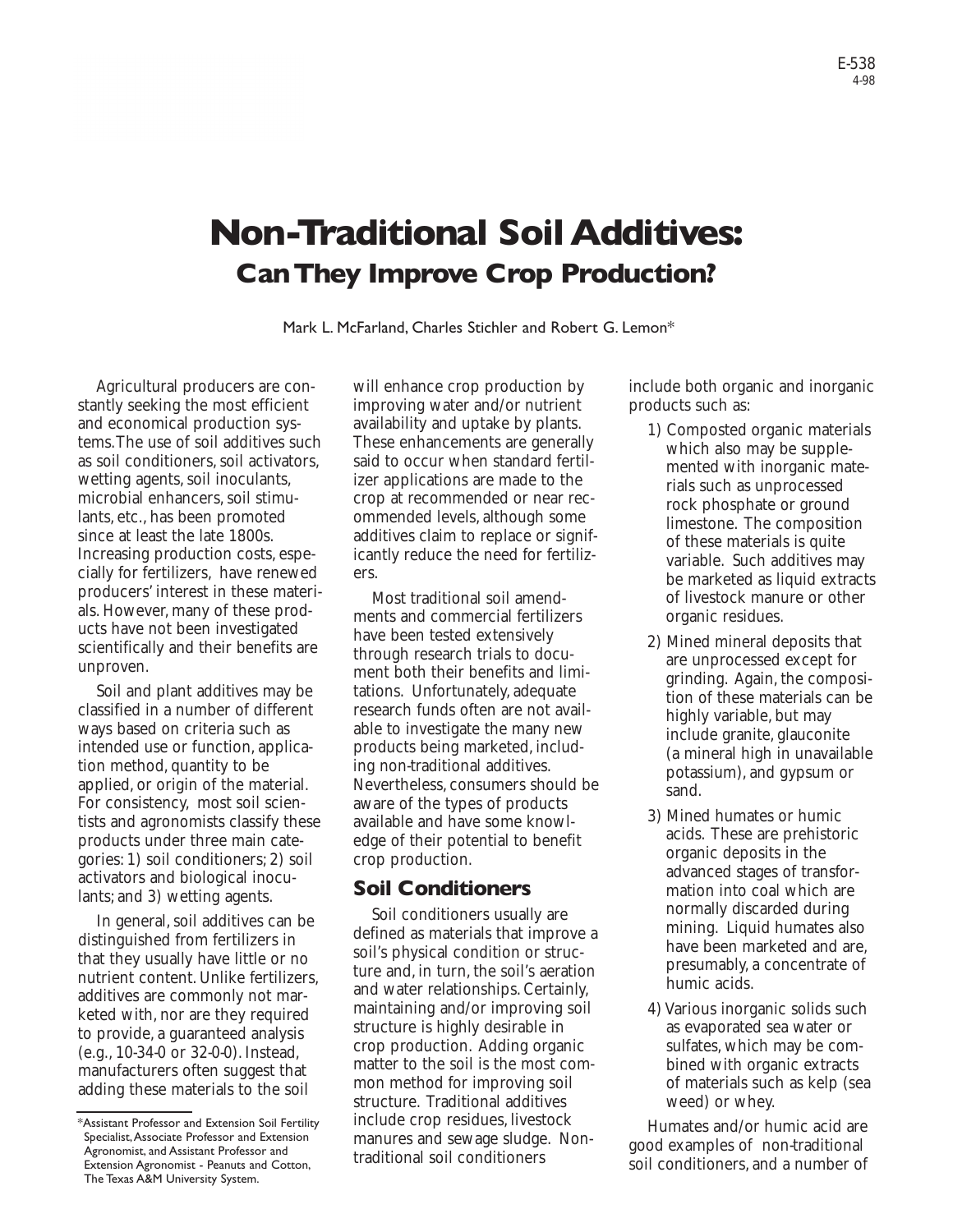|                                                             | Grain yield (bu./acre) |      |      |         |  |
|-------------------------------------------------------------|------------------------|------|------|---------|--|
| <b>Treatment</b>                                            | 1978                   | 1979 | 1980 | Average |  |
| Control (no fertilizer)                                     | 211                    | 152  | 170  | 178     |  |
| 50 lbs. 18-46-0/acre                                        | 213                    | 149  | 177  | 180     |  |
| 50 lbs. 18-46-0/acre +<br>250 lbs. humate/acre <sup>2</sup> | 208                    | 162  | 172  | 181     |  |
| 50 lbs. 18-46-0/acre +<br>500 lbs. humate/acre <sup>2</sup> | 210                    | 162  | 172  | 181     |  |

2Rate of humate reduced by one-half in 1979 and 1980 applications.

research trials across the United States have evaluated their effects on soil properties and crop growth. Studies conducted in Kansas (Table 1) showed that humate did not significantly improve corn grain yields over a 3 year period (1). Similar results were observed in research on a related material called leonardite, an organic, coal-like deposit reportedly high in humic acid (2). Research in Illinois (3), North Dakota (2) and Canada (4) showed no significant improvement in yields of corn grain, corn silage, wheat, barley and field beans when various soil conditioners were applied alone or in combination with commercial fertilizer. In contrast, most studies showed consistently improved yields with the addition of irrigation water and traditional commercial fertilizers.

### **Soil Activators**

Soil activators are marketed on the basis that they stimulate existing soil microbes or inoculate the soil with new beneficial organisms. Some manufacturers suggest that such products may improve soil physical properties (increase structure, reduce compaction), increase fertilizer and soil nutrient uptake, improve crop yields and/or quality, correct soil "toxicities" (such as salinity), and provide disease and insect resistance (5). Most soil microbiologists agree that to significantly increase the activity of soil microbes for more than a few hours, a minimum of several hundred pounds of organic material must be added to the soil. However, these products often are applied at rates of only a few pounds per acre, which may add as little as 1 pound of microbes to soil that already contains 2,000 to 4,000 pounds of microbes per acre (6).

Numerous studies have been conducted across the United States to evaluate various soil activators. In general, these studies have shown no significant beneficial effects of these products on crop yields or quality. Table 2 presents

results of field studies conducted in Texas using two soil activator products (5). In both fertilized and unfertilized plots, neither product increased yields of grain sorghum or cotton above the check plot. Laboratory evaluations of these products also indicated that they did not increase the numbers or activity of soil microbes and thus, would not be expected to increase the rate or extent of crop residue decomposition.

Other field trials using these two products were conducted on forages, peanuts, rice, soybeans and tomatoes by researchers in Texas, Alabama, Louisiana and Oklahoma (5).These studies consistently indicated that neither product significantly affected yields of the various crops under the different soil and climatic conditions. This work is extremely important, particularly because it included 22 different soil series ranging from fine sands to clays (pH range 4.8 to 8.4), and because the work was continued at the same locations over a 2- to 3 year period to verify results.

Certainly, inoculation to stimulate the development of certain types of beneficial microogran-isms is not uncommon. In certain sewage treatment processes and composting operations, a portion of the treated material may be used to provide "seed" organisms to unprocessed material. An example in agriculture is inoculation of seed with *Rhizobium* bacteria to promote good nodulation in legume crops. However, these biological

| <b>Fertility treatment</b>      | Sorghum grain yield (lbs./acre) |                      |                      | Cotton lint yield (lbs./acre) |                   |                   |
|---------------------------------|---------------------------------|----------------------|----------------------|-------------------------------|-------------------|-------------------|
|                                 | <b>Beeville</b>                 | <b>McGregor</b>      | <b>Temple</b>        | <b>McGregor</b>               | El Paso           | Lubbock           |
| <b>IUnfertilized</b>            |                                 |                      |                      |                               |                   |                   |
| Check<br>Product A<br>Product B | 175<br>140<br>217               | 2057<br>1854<br>2036 | 2218<br>2233<br>2202 | 194<br>199<br>193             | 806<br>842<br>777 | 290<br>301<br>310 |
| Fertilized                      |                                 |                      |                      |                               |                   |                   |
| Check<br>Product A<br>Product B | 1110<br>900<br>1041             | 2543<br>2514<br>2365 | 2237<br>2352<br>2352 | 265<br>240<br>240             | 743<br>766<br>749 | 393<br>370<br>397 |

Г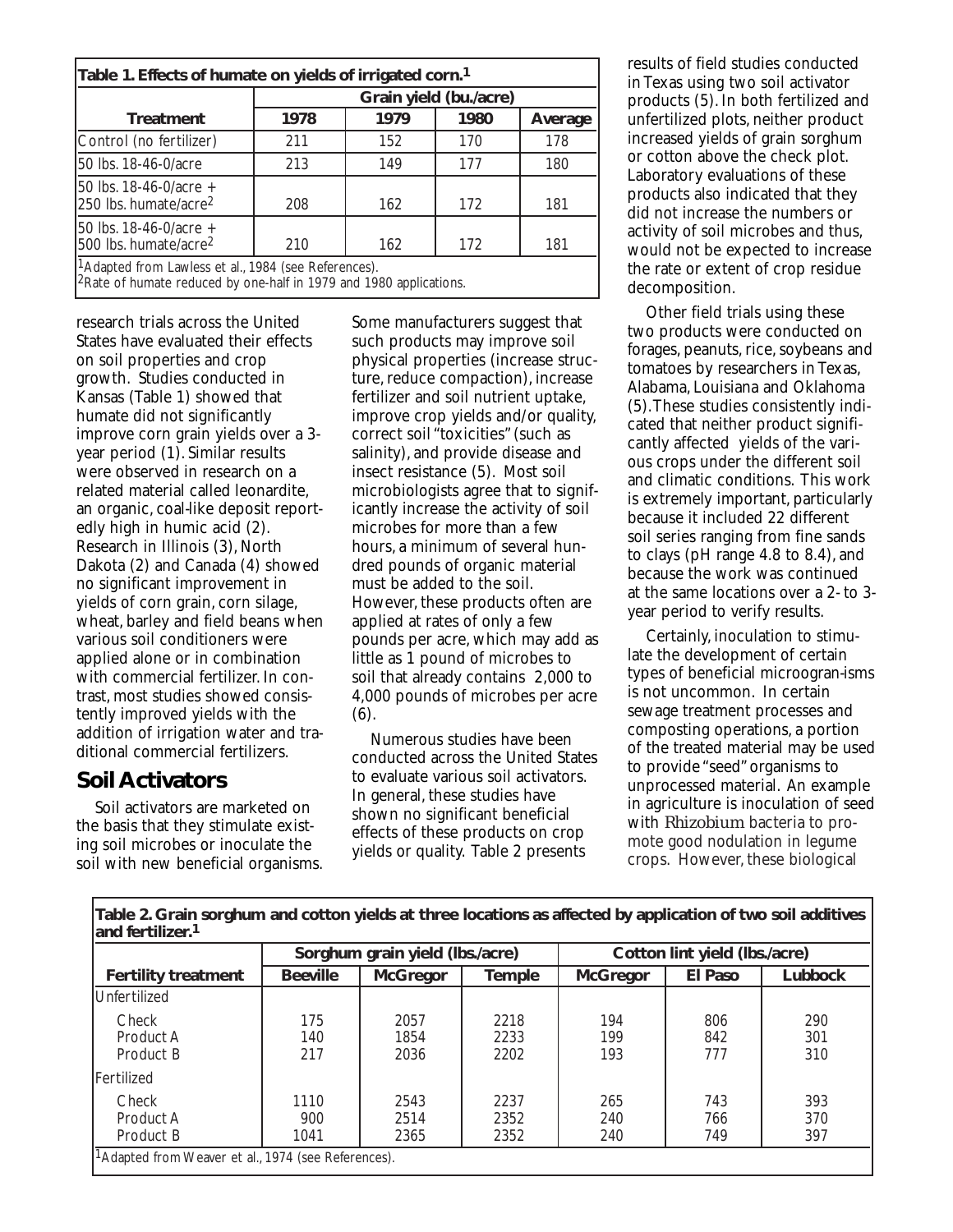| 2-year study period. <sup>1</sup>          | Table 3. Effects of two wetting agents on yields of corn grain over a |                         |        |         |  |
|--------------------------------------------|-----------------------------------------------------------------------|-------------------------|--------|---------|--|
| <b>Treatment</b>                           |                                                                       | Grain yields (bu./acre) |        |         |  |
| Nitrogen<br>fertilizer rate<br>(Ibs./acre) | <b>Product A rate</b><br>(qts./acre)                                  | Year 1                  | Year 2 | Average |  |
|                                            |                                                                       | 140                     | 126    | 133     |  |
|                                            |                                                                       | 131                     | 107    | 119     |  |
| 200                                        |                                                                       | 183                     | 167    | 175     |  |
| 200                                        | 2                                                                     | 171                     | 155    | 163     |  |
| <b>Treatment</b>                           |                                                                       | Grain yields (bu./acre) |        |         |  |
| Nitrogen<br>fertilizer rate<br>(Ibs./acre) | <b>Product B rate</b><br>(qts./acre)                                  | Year 1                  | Year 2 | Average |  |
|                                            |                                                                       | 140                     | 126    | 133     |  |
| ი                                          |                                                                       | 139                     | 120    | 130     |  |
| 200                                        |                                                                       | 183                     | 167    | 175     |  |
| 200                                        |                                                                       | 182                     | 166    | 174     |  |
|                                            | <sup>1</sup> Adapted from Wolkowski et al., 1985 (see References).    |                         |        |         |  |

processes have been thoroughly investigated and the potential benefits reasonably well documented.

# **Wetting Agents**

Wetting agents and surfactants have long been used in agriculture in combination with herbicides and insecticides.Their primary function is to reduce the surface tension of water droplets and improve leaf surface coverage by foliar sprays. How-ever, many related products are marketed on the basis that they will loosen tight or compacted soils, improve water infiltration and retention, enhance nutrient availability and increase crop yields. Some research has shown that certain non-ionic soil wetting agents do in fact increase water infiltration rates on hydrophobic (water-repelling) soils. However, these materials have either no effect or an adverse

effect on normal (wettable) soils (7). Obviously, using results from one type of soil to predict response on another soil is often inappropriate.

Studies in Wisconsin evaluated the effects of three wetting agents on growth and yield of corn,soybeans and potatoes (7). Each product was evaluated over a 2- or 3 year period and at up to three different locations. Table 3 shows the effects of two products on corn grain yields. Both products were soil applied according to label recommendations either preplant or preemergence. In both studies, plots were carefully installed to include checks with and without fertilizer, in addition to plots receiving the wetting agents. In this way, the response of the crop to fertilizer and to the wetting agents could be compared.There

was no increase in grain yields from the addition of wetting agents, whereas adding commercial fertilizer significantly increased corn grain yields compared to the unfertilized plots. Leaf nutrient content (N, P,K) also was not increased by soil application of the wetting agents.

In several other states, research on the effects of various wetting agents on the growth and yields of potato, soybean, wheat and grain sorghum (8, 9) has shown no significant benefits. However, one field study in Kansas (10) did report a significant yield response in 1 year of a 4-year study.

# **Making Decisions**

Soil scientists and agronomists are often asked to provide recommendtions on the use and effectiveness of new and non-traditional products. However, many such products have not been scientifically evaluated. As a result, the best advice that can be given to growers is to evaluate new products carefully and insist upon local or regional research data (not testimonials) demonstrating product effectiveness and value. If there are no such data, consider conducting small-scale field trials on your farm. Figure 1 shows an example layout for a product trial. The following factors should be considered when evaluating new products in farm and ranch production systems:

1) Use a small area, but one of adequate size to obtain reliable harvest data.



Figure 1. Example plot layouts for small-scale product or management practice comparisons.